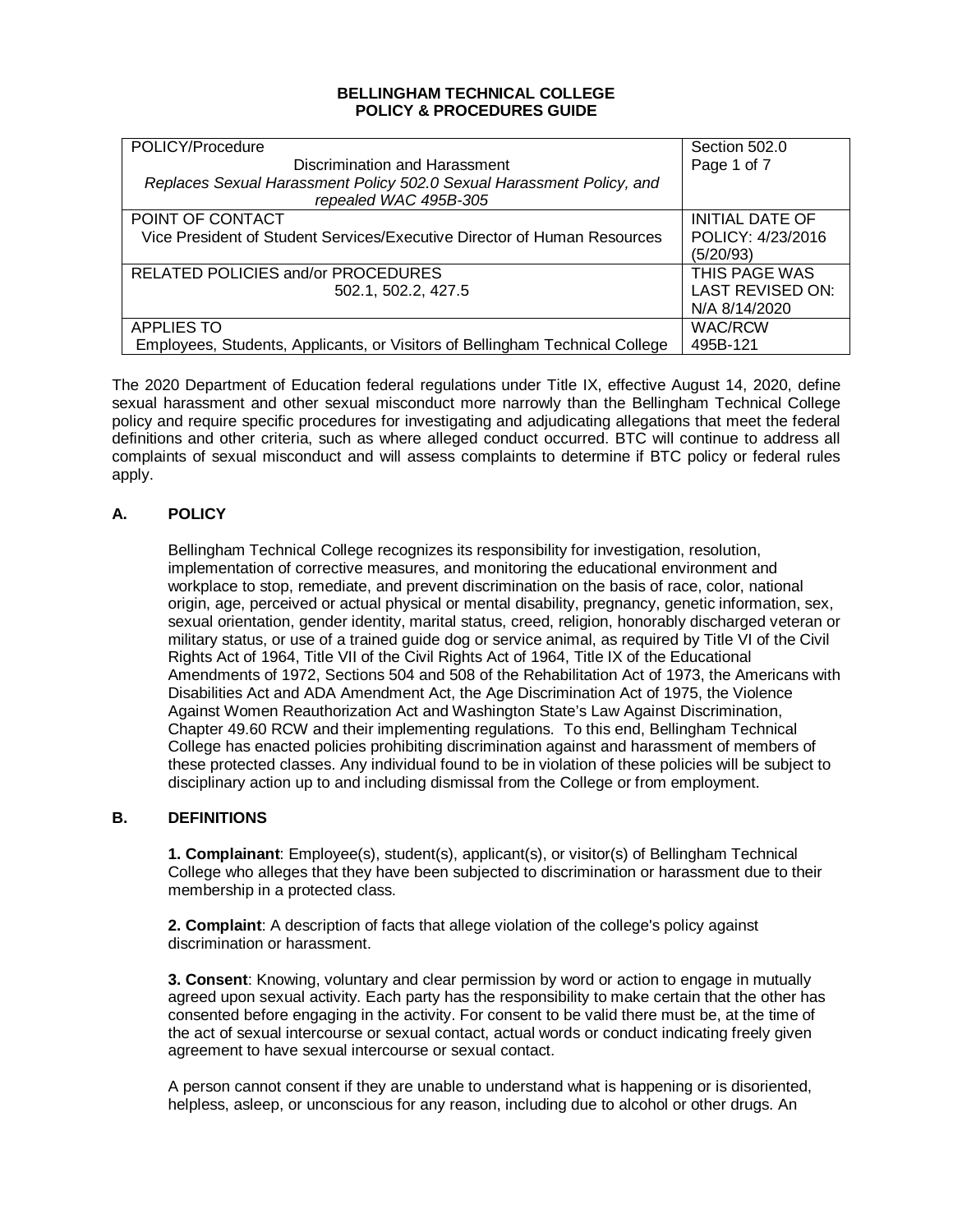| POLICY/PROCEDURE               | Section 502.0 |
|--------------------------------|---------------|
| Discrimination and Harassment  | Page 2 of 7   |
| THIS PAGE WAS LAST REVISED ON: | 08/14/2020    |

individual who engages in sexual activity when the individual knows, or should know, that the other person is physically or mentally incapacitated has engaged in nonconsensual conduct. Intoxication is not a defense against allegations that an individual has engaged in nonconsensual sexual conduct.

**4. Discrimination**: Unfavorable treatment of a person based on that person's membership or perceived membership in a protected class. Harassment is a form of discrimination.

**5. Harassment**: A form of discrimination consisting of physical or verbal conduct that denigrates or shows hostility toward an individual because of their membership in a protected class or their perceived membership in a protected class. Harassment occurs when the conduct is sufficiently severe, persistent, or pervasive that it has the effect of altering the terms or conditions of employment or substantially limiting the ability of a student or an employee to participate in or benefit from the college's educational and/or social programs.

Petty slights, annoyances, offensive utterances, and isolated incidents (unless extremely serious) typically do not qualify as harassment. Examples of conduct that could rise to the level of discriminatory harassment include, but are not limited to, the following:

- a. Epithets, "jokes," ridicule, mockery, or other offensive or derogatory conduct focused upon an individual's membership in a protected class.
- b. Verbal or physical threats of violence or physical contact directed toward an individual based upon their membership in a protected class.
- c. Making, posting, e-mailing, texting, or otherwise circulating demeaning or offensive pictures, cartoons, graffiti, notes, or other materials that relate to race, ethnic origin, gender, or any other protected class.

**6. Protected class**: Persons who are protected under state or federal civil rights laws, including laws that prohibit discrimination on the basis of race, color, national origin, age, perceived or actual physical or mental disability, pregnancy, genetic information, sex, sexual orientation, gender identity, marital status, creed, religion, honorably discharged veteran or military status, or use of a trained guide dog or service animal.

**7. Resolution**: The means by which the complaint is finally addressed. This may be accomplished through informal or formal processes, including counseling, mediation, or the formal imposition of discipline sanctions.

**8. Respondent**: Person or persons who are members of the campus community who allegedly discriminated against or harassed another person or persons.

**9. Sexual harassment**: A form of discrimination consisting of unwelcome, gender-based verbal, written, electronic, and/or physical conduct. Sexual harassment does not have to be of a sexual nature, however, and can include offensive remarks about a person's gender. There are two types of sexual harassment.

- a. **Hostile environment sexual harassment** occurs when the conduct is sufficiently severe, persistent, or pervasive that it has the effect of altering the terms or conditions of employment or substantially limiting the ability of a student or an employee to participate in or benefit from the college's educational and/or social programs.
- b. **Quid pro quo sexual harassment** occurs when an individual in a position of real or perceived authority conditions the receipt of a benefit upon granting of sexual favors.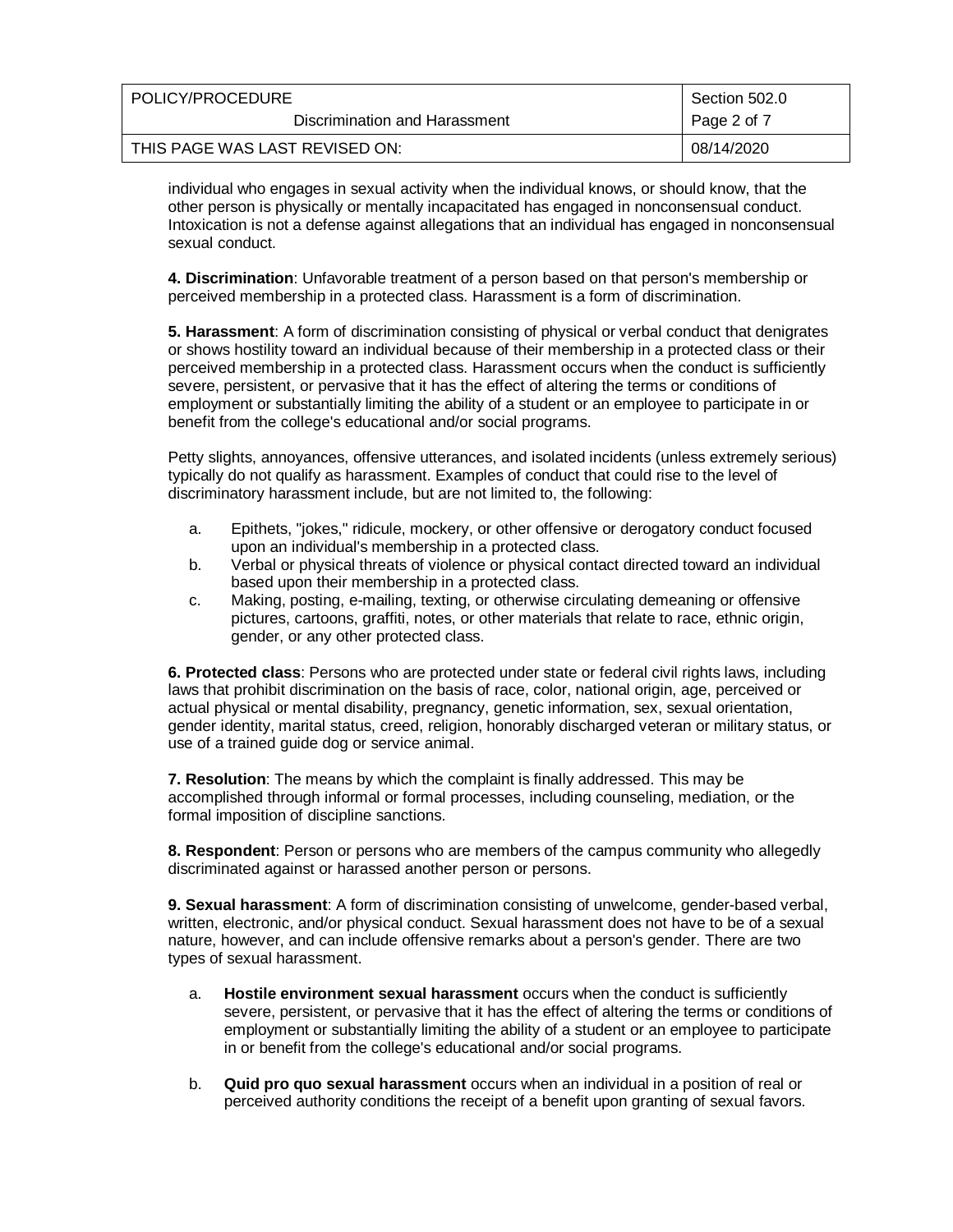| POLICY/PROCEDURE               | Section 502.0 |
|--------------------------------|---------------|
| Discrimination and Harassment  | Page 3 of 7   |
| THIS PAGE WAS LAST REVISED ON: | 08/14/2020    |

Examples of conduct that may qualify as sexual harassment include:

- Persistent comments or questions of a sexual nature.
- A supervisor who gives an employee a raise in exchange for submitting to sexual advances.
- An instructor who promises a student a better grade in exchange for sexual favors.
- Sexually explicit statements, questions, jokes, or anecdotes.
- Unwelcome touching, patting, hugging, kissing, or brushing against an individual's body.
- Remarks of a sexual nature about an individual's clothing, body, or speculations about previous sexual experiences.
- Persistent, unwanted attempts to change a professional relationship to an amorous relationship.
- Direct or indirect propositions for sexual activity.
- Unwelcome letters, e-mails, texts, telephone calls, or other communications referring to or depicting sexual activities.
- **10. Sexual violence** is a type of sexual discrimination and harassment that includes:
	- a. **Nonconsensual sexual intercourse.** Any actual or attempted sexual intercourse (anal, oral, or vaginal), however slight, with any object or body part, by a person upon another person, that is without Consent and/or by force. Sexual intercourse includes anal or vaginal penetration by a penis, tongue, finger, or object, or oral copulation by mouth to genital contact or genital to mouth contact.
	- b. **Nonconsensual sexual contact.** Any actual or attempted sexual touching, however slight, with any body part or object, by a person upon another person that is without Consent and/or by force. Sexual touching includes any bodily contact with the breasts, groin, mouth, or other bodily orifice of another individual, or any other bodily contact in a sexual manner.
	- c. **Incest.** Sexual intercourse or sexual contact with a person known to be related to them, either legitimately or illegitimately, as an ancestor, descendant, brother, or sister of either wholly or half related. Descendant includes stepchildren and adopted children under the age of eighteen (18).
	- d. **Statutory Rape.** Consensual intercourse between a person who is eighteen (18) years of age or older, and a person who is under the age of sixteen (16).
	- e. **Domestic violence.** Physical violence, bodily injury, assault, the infliction of fear of imminent physical harm, sexual assault, or stalking committed by a person with whom the victim shares a child in common, by a person who is cohabitating with or has cohabitated with the victim as a spouse, by a person similarly situated to a spouse of the victim under the domestic or family violence laws of State of Washington, or by any other person against an adult or youth victim who is protected from that person's acts under the domestic or family violence laws of the State of Washington, RCW 26.50.010.
	- f. **Dating violence,** Physical violence, bodily injury, assault, the infliction of fear of imminent physical harm, sexual assault, or stalking committed by a person (i) who is or has been in a social relationship of a romantic or intimate nature with the victim; and (ii) where the existence of such a relationship shall be determined based on a consideration of the following factors: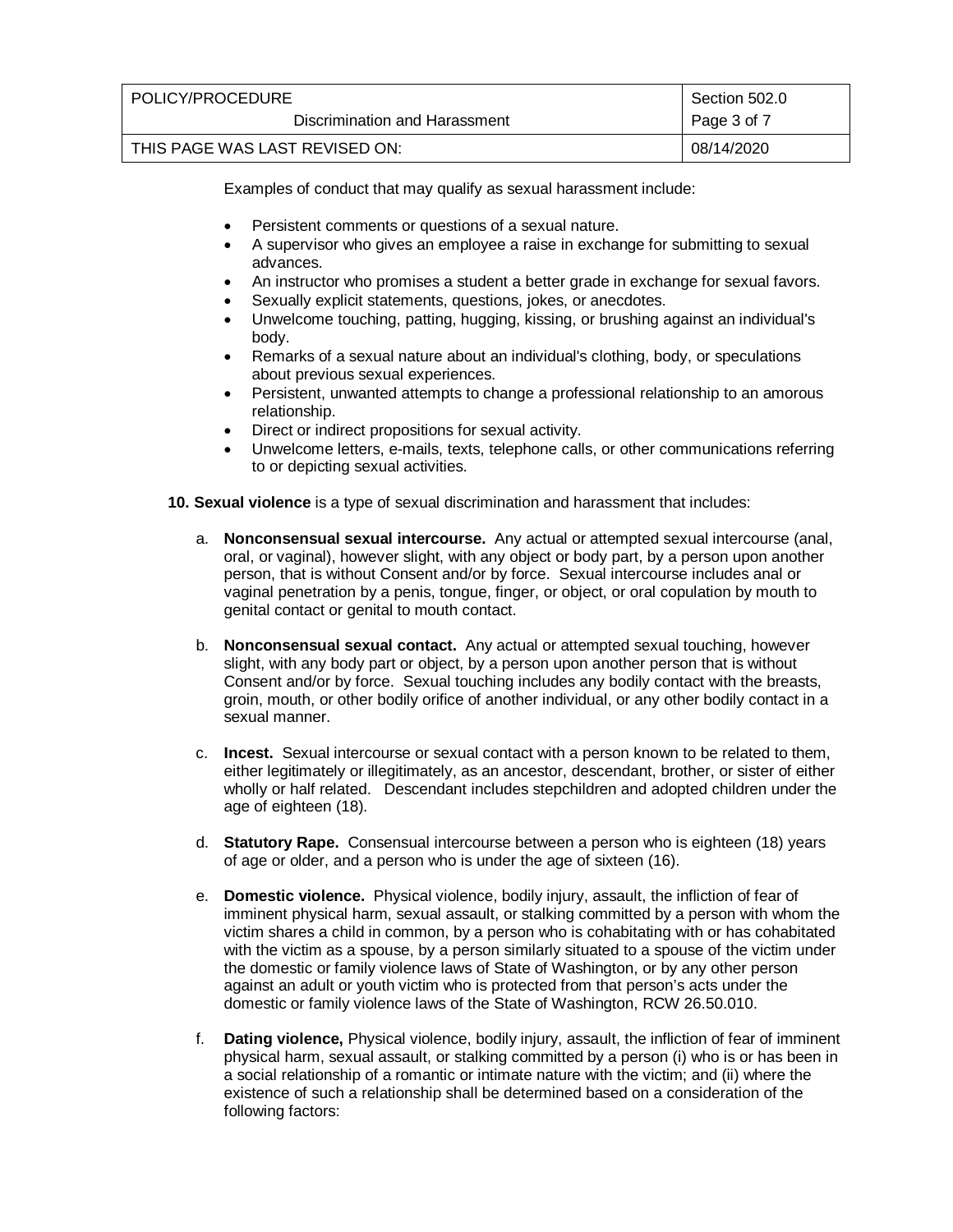| POLICY/PROCEDURE               | Section 502.0 |
|--------------------------------|---------------|
| Discrimination and Harassment  | Page 4 of 7   |
| THIS PAGE WAS LAST REVISED ON: | 08/14/2020    |

- (i) The length of the relationship;
- (ii) The type of relationship; and<br>(iii) The frequency of interaction b
- The frequency of interaction between the persons involved in the relationship.
- g. **Stalking.** Engaging in a course of conduct directed at a specific person that would cause a reasonable person to (i) fear for their safety or the safety of others; or (ii) suffer substantial emotional distress.

## C. **TITLE IX COORDINATOR OR EEO/AA OFFICER**

Student and Student Applicant Contact: Vice President of Student Services, Title IX Coordinator Contact Information: titleIX@btc.edu; 360-752-8440

Employee, Job Applicant and Visitor Contact: Executive Director of Human Resources, Equal Employment Opportunity/Affirmative Action (EEO/AA) Officer Contact Information: hr@btc.edu; 360-752-8354

The Title IX Coordinator or EEO/AA Officer or designee:

- Will accept all complaints and referrals from college employees, applicants, students, and visitors.
- Will make determinations regarding how to handle requests by complainants for confidentiality.
- Will keep accurate records of all complaints and referrals for the required time period.
- May conduct investigations or delegate and oversee investigations conducted by a designee.
- May impose interim remedial measures to protect parties during investigations of discrimination or harassment.
- Will issue written findings and recommendations upon completion of an investigation.
- May recommend specific corrective measures to stop, remediate and prevent the recurrence of inappropriate conduct.

# **D. HOW TO FILE A COMPLAINT**

Any employee, applicant, student or visitor of the College may file a complaint with the Title IX Coordinator, EEO/AA Officer, or designee. If the complaint is against that Coordinator/Officer, the complainant should report the matter to the president's office for referral to an alternate designee.Complaints may be submitted in writing or verbally. The College encourages the timely reporting of any incidents of discrimination or harassment. For complainants who wish to submit a written complaint, a formal complaint form is available online at https://www.btc.edu/AboutBTC/Safety/incidentforms.aspx Hardcopies of the complaint form are available at the following locations on campus: Human Resources Office and Office of the Vice President of Student Services. Any person submitting a discrimination complaint shall be provided with a written copy of the College's anti-discrimination policies and procedures.

# E. **CONFIDENTIALITY AND RIGHT TO PRIVACY**

Bellingham Technical College will seek to protect the privacy of the complainant to the full extent possible, consistent with the legal obligation to investigate, take appropriate remedial and/or disciplinary action, and comply with the federal and state law, as well as Bellingham Technical College policies and procedures. Although Bellingham Technical College will attempt to honor complainants' request for confidentiality, it cannot guarantee complete confidentiality.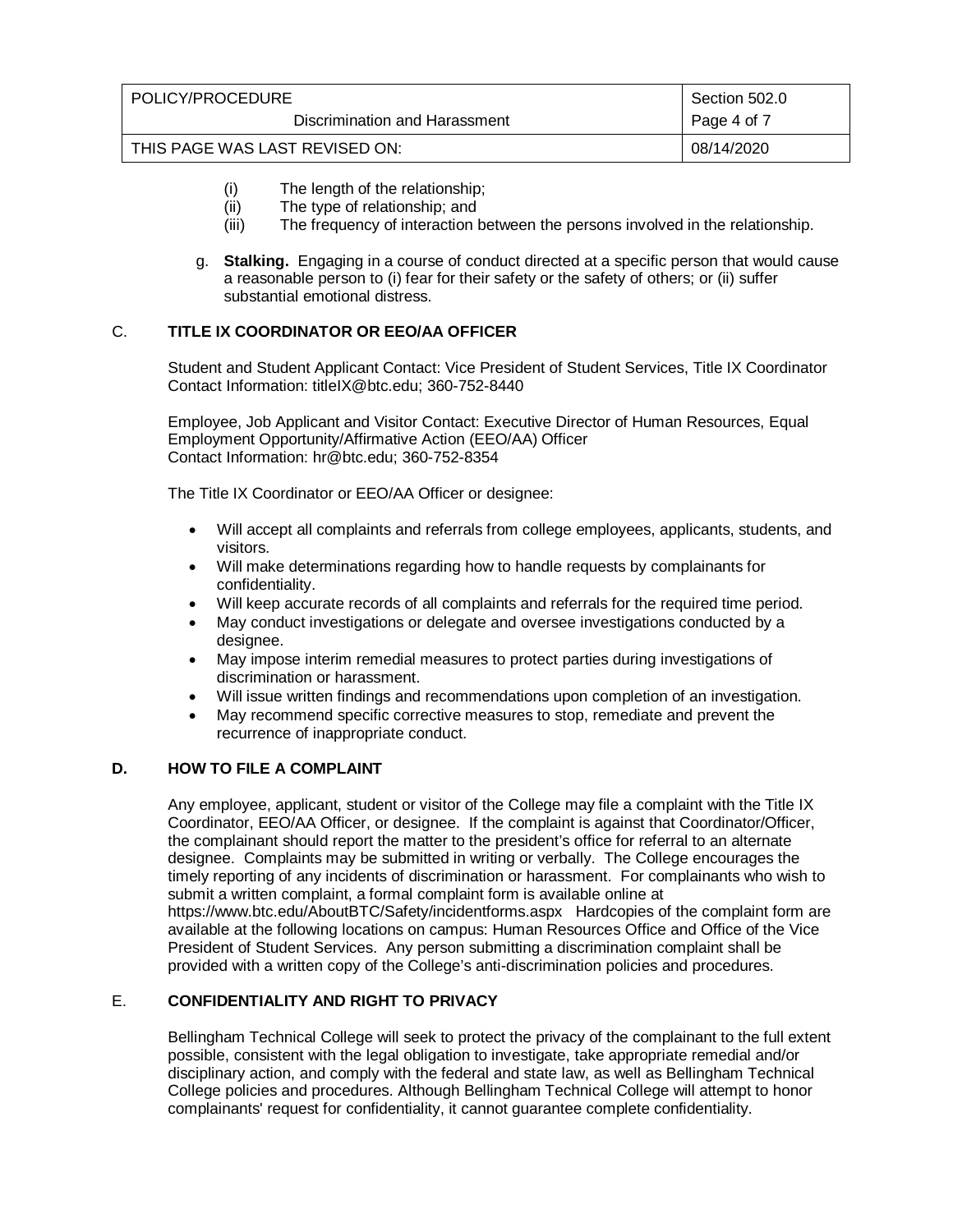| POLICY/PROCEDURE               | Section 502.0 |
|--------------------------------|---------------|
| Discrimination and Harassment  | Page 5 of 7   |
| THIS PAGE WAS LAST REVISED ON: | 08/14/2020    |

Determinations regarding how to handle requests for confidentiality will be made by the Title IX Coordinator/EEO Officer.

**Confidentiality Requests and Sexual Violence Complaints.** The Title IX Coordinator or EEO/AA Officer will inform and obtain consent from the complainant before commencing an investigation into a sexual violence complaint. If a sexual violence complainant asks that their name not be revealed to the respondent or that the college not investigate the allegation, the Title IX Coordinator or EEO/AA Officer will inform the complainant that maintaining confidentiality may limit the college's ability to fully respond to the allegations and that retaliation by the respondent and/or others is prohibited. If the complainant still insists that their name not be disclosed or that the College not investigate, the Title IX Coordinator or EEO/AA Officer will determine whether the college can honor the request and at the same time maintain a safe and nondiscriminatory environment for all members of the college community, including the complainant. Factors weighed during this determination may include, but are not limited to:

- The seriousness of the alleged sexual violence;
- The age of the complainant;
- Whether the respondent has a history of committing acts of sexual violence or violence or has been the subject of other sexual violence complaints;
- Whether the respondent threatened to commit additional acts of sexual violence against the complainant or others; and
- Whether relevant evidence can be obtained through other means (e.g., security cameras, other witnesses, physical evidence).

If the College is unable to honor a complainant's request for confidentiality, the Title IX Coordinator or EEO/AA Officer will notify the complainant of the decision and ensure that the complainant's identity is disclosed only to the extent reasonably necessary to effectively conduct and complete the investigation.

If the College decides not to conduct an investigation or take disciplinary action because of a request for confidentiality, the Title IX Coordinator or EEO/AA Officer will evaluate whether other measures are available to limit the effects of the harassment and prevent its recurrence and implement such measures if reasonably feasible.

## F. **INVESTIGATION PROCEDURE**

Upon receiving a discrimination complaint, the College shall commence an impartial investigation. The Title IX Coordinator or EEO/AA Officer shall be responsible for overseeing all investigations. Investigations may be conducted by the Title IX Coordinator or EEO/AA Officer or their designee. If the investigation is assigned to someone other than the Title IX Coordinator or EEO/AA Officer, the Title IX Coordinator or EEO/AA Officer shall inform the complainant and respondent(s) of the appointment of an investigator.

**Interim Measures.** The Title IX Coordinator or EEO/AA Officer may impose interim measures to protect the complainant and/or respondent pending the conclusion of the investigation. Interim measures may include, but are not limited to, imposition of no contact orders, rescheduling classes, temporary work reassignments, referrals for counseling or medical assistance, and imposition of a summary suspension in compliance with the College's student conduct code or an administrative leave of absence in compliance with the College's employment policies and collective bargaining agreements.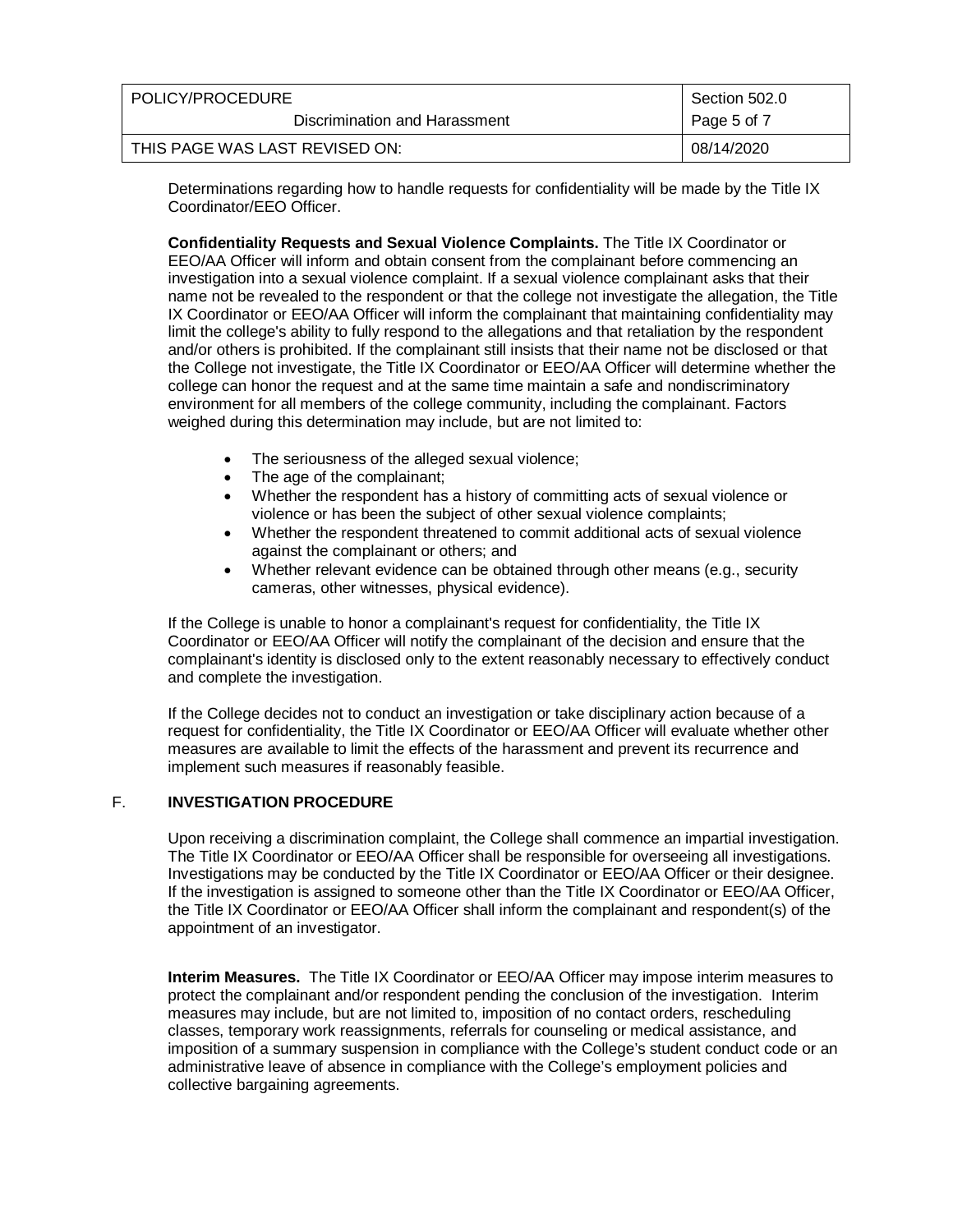| POLICY/PROCEDURE               | Section 502.0 |
|--------------------------------|---------------|
| Discrimination and Harassment  | Page 6 of 7   |
| THIS PAGE WAS LAST REVISED ON: | 08/14/2020    |

**Informal Dispute Resolution.** Informal dispute resolution processes, like mediation, may be used to resolve complaints, when appropriate. Informal dispute resolution shall not be used to resolve sexual discrimination complaints without written permission from both the complainant and the respondent. If the parties elect to mediate a dispute, either party shall be free to discontinue mediation at any time. In no event shall mediation be used to resolve complaints involving allegations of sexual violence.

**Investigation**. Complaints shall be thoroughly and impartially investigated. The investigation shall include, but is not limited to, interviewing the complainant and the respondent, relevant witnesses, and reviewing relevant documents. The investigation shall be concluded within a reasonable time, normally ninety calendar days, unless there is good cause shown. Good cause includes, but is not limited to, concurrent law enforcement activity, need for language assistance, or accommodation of disabilities, If it appears completion of the investigation will take longer than ninety calendar days, the Title IX/EEO Coordinator will notify the parties, describe the reasons for the delay, and provide an estimated time for completing the investigation.

At the conclusion of the investigation, the investigator shall set forth their findings in writing. If the investigator is someone other than the Title IX Coordinator or EEO/AA Officer, the investigator shall send a copy of the findings to the Title IX Coordinator or EEO/AA Officer.

The Title IX Coordinator or EEO/AA Officer will provide each party and the appropriate student services administrator or appointing authority with written notice of the investigative findings, subject to the following limitations. The complainant shall be informed in writing of the findings only to the extent that such findings directly related to the complainant's allegations. The complainant may be notified generally that the matter has been referred for disciplinary action. The respondent shall be informed in writing of the findings and of actions taken or recommended to resolve the complaint and shall be notified of referrals for disciplinary action. Both the complainant and the respondent are entitled to review the investigation findings, subject to any FERPA confidentiality requirements.

**Final decision/reconsideration**. Either the complainant or the respondent may seek reconsideration of the investigation findings. Requests for reconsideration shall be submitted in writing to the Title IX Coordinator or EEO/AA Officer within ten working days of receiving the investigation report. Requests must specify which portion of the findings should be reconsidered and the basis for reconsideration. If no request for reconsideration is received within ten working days, the findings become final. If a request for reconsideration is received, the Title IX Coordinator or EEO/AA Officer shall respond within fifteen working days. The Title IX Coordinator or EEO/AA Officer shall either deny the request or, if the Title IX Coordinator or EEO/AA Officer determines that the request for reconsideration has merit, issue amended findings. Any amended findings are final and no further reconsideration is available.

### G. **PUBLICATION OF ANTI-DISCRIMINATION POLICES AND PROCEDURES**

The policies and procedures regarding complaints of discrimination and harassment shall be published and distributed as determined by the president or president's designee. Any person who believes he or she has been subjected to discrimination in violation of college policy will be provided a copy of these policies and procedures.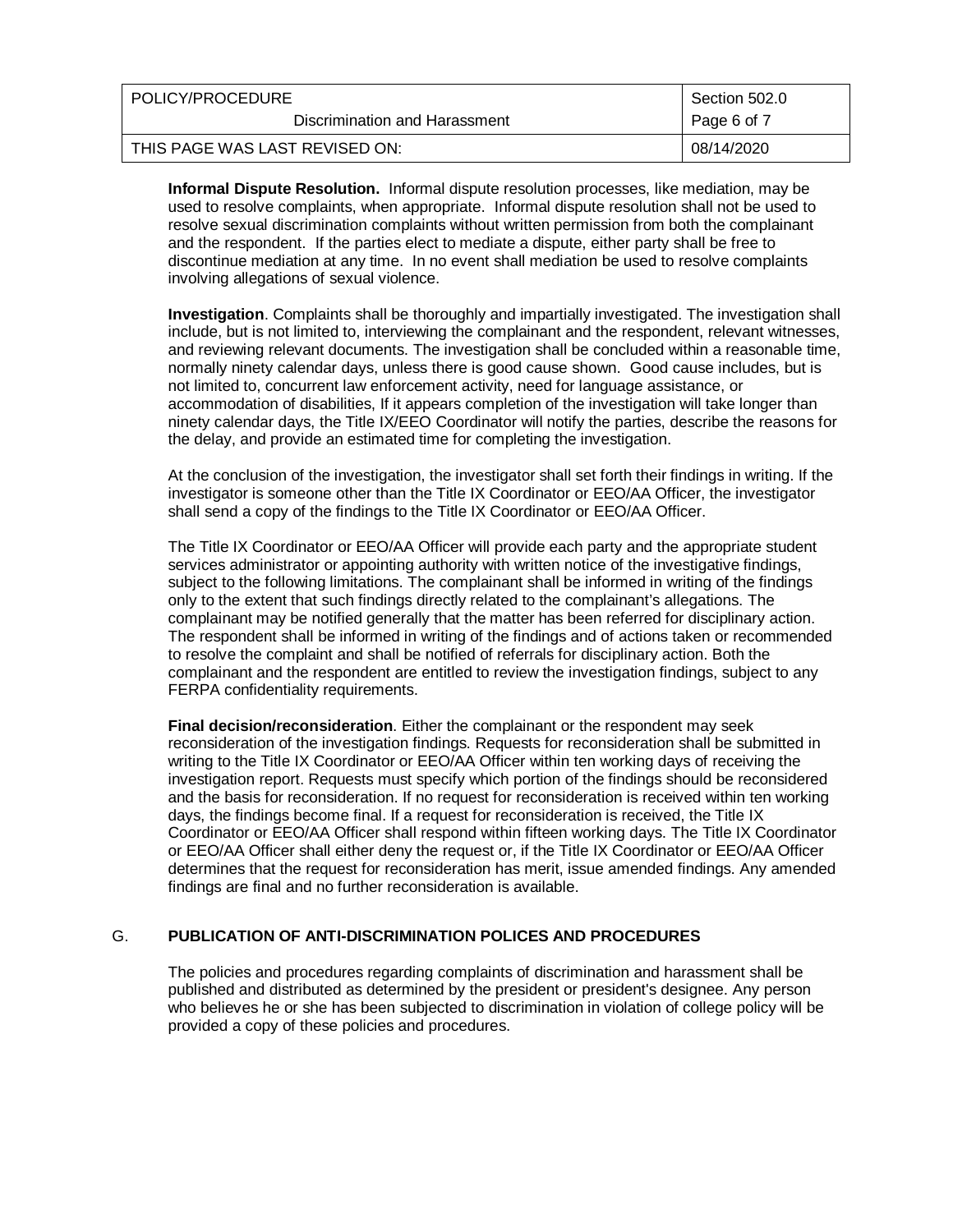| POLICY/PROCEDURE               | Section 502.0 |
|--------------------------------|---------------|
| Discrimination and Harassment  | Page 7 of 7   |
| THIS PAGE WAS LAST REVISED ON: | 08/14/2020    |

## H. **LIMITS TO AUTHORITY**

Nothing in this chapter shall prevent the College President or designee from taking immediate disciplinary action in accordance with Bellingham Technical College policies and procedures and federal, state, and municipal rules and regulations.

## I. **NON-RETALIATION, INTIMIDATION, AND COERCION**

Retaliation by, for or against any participant (including complainant, respondent, witness, Title IX Coordinator, EEO/AA Officer or investigator) is expressly prohibited. Retaliatory action of any kind taken against individuals as a result of seeking redress under the applicable procedures or serving as a witness in a subsequent investigation or any resulting disciplinary proceedings is prohibited and is conduct subject to discipline. Any person who thinks he/she has been the victim of retaliation should contact the Title IX Coordinator or EEO/AA Officer immediately.

### J. **CRIMINAL COMPLAINTS**

Discriminatory or harassing conduct may also be, or occur in conjunction with, criminal conduct. Criminal complaints may be filed with the following law enforcement authorities:

#### **Bellingham Police Department**: 360-778-8600

**Whatcom County Sheriff's Office:** 360-676-6650

#### **Washington State Patrol:** 360-738-6215

The College will proceed with an investigation of harassment and discrimination complaints regardless of whether the underlying conduct is subject to civil or criminal prosecution.

### K. **OTHER DISCRIMINATION COMPLAINT OPTIONS**

Discrimination complaints may also be filed with the following federal and state agencies:

Washington State Human Rights Commission:<http://www.hum.wa.gov/index.html>

U.S. Dept. of Education Office for Civil Rights:<http://www2.ed.gov/about/offices/list/ocr/index.html>

Equal Employment Opportunity Commission:<http://www.eeoc.gov/>

Exhibit A: Discrimination/Harassment Complaint Form